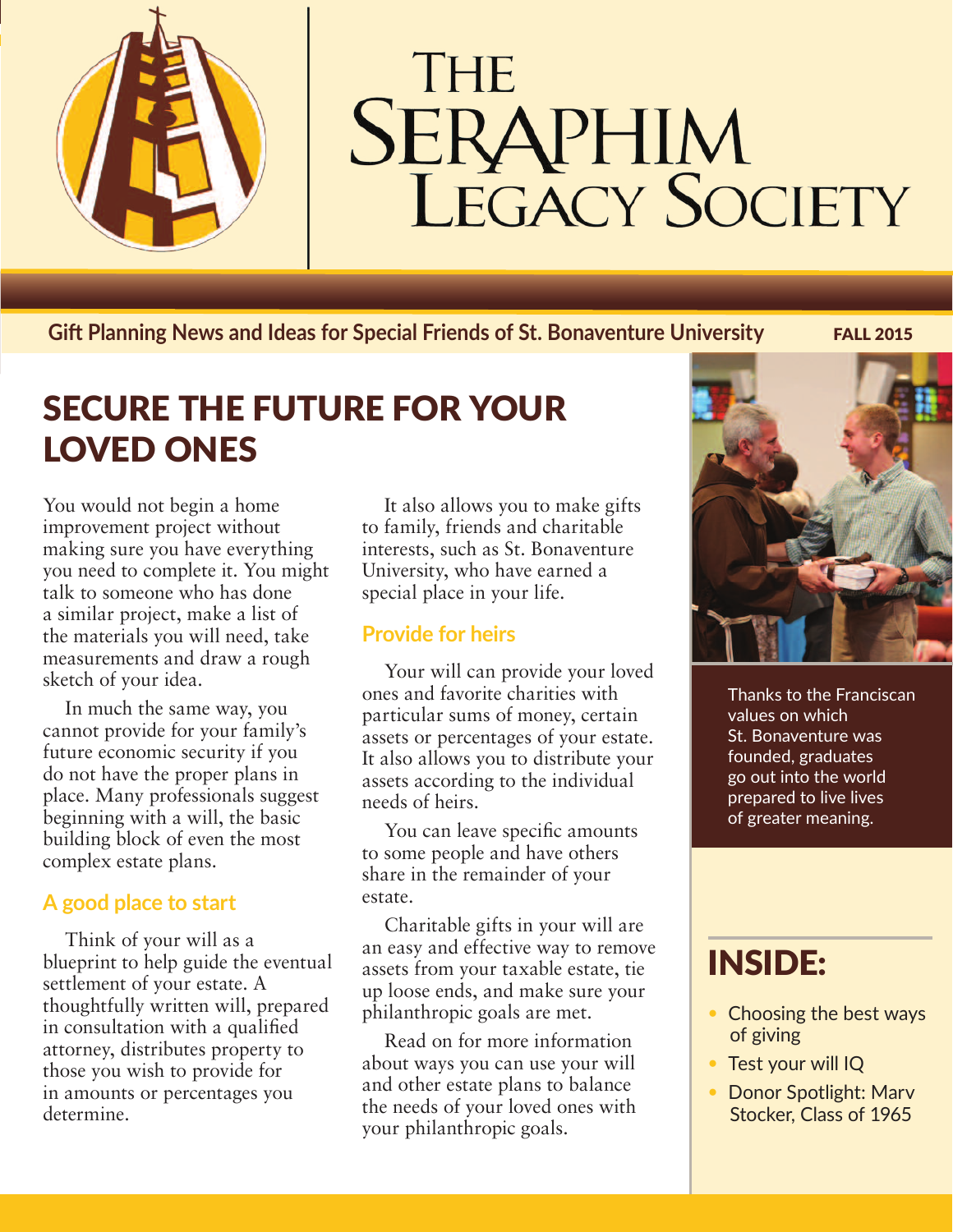## LOVE OF BONA'S LEADS TO GIFT

If anyone was ever the quintessential Bonnie, it may be Marv Stocker. Marv grew up in Buffalo, New York, and was encouraged by his neighbor,

a Bonaventure grad, to check out the school. "One visit to Bona's and I just fell in love," Marv said. And he has been in love with St. Bonaventure ever since.

2

A graduate of the class of 1965, Marv has supported his alma mater in many ways over the past 50 years. "I have made gifts to the school ever since I graduated, and I was fortunate that my gifts were matched by my employer [Marv worked for GE for 37 years]," he said. Marv has served as co-chair of the Bonaventure Fund six times, was president of the National Alumni Association Board in 2007

and 2008, and he recently helped in the planning and fundraising efforts for his 50th reunion.

"Our class has stayed very close. We are like family," he explained. "Our 50th reunion was phenomenal—84 of us decided to come in a day early just to spend more time together. We had 140 attend the Saturday banquet. And our class was very receptive to giving back—our reunion gift was one of the largest the school has ever received! We donated an additional \$60,000 for the Grotto Renovation"

While Marv and his classmates at the reunion were impressed by the new buildings and growth on campus, he feels very strongly that St. Bonaventure's "Franciscan values are what

separates Bonaventure from other schools, and those values go with you for the rest of your life."

> Marv credits the friars, such as Dan Riley, Robert Gavin and Gervase White, with having a "tremendous impact on my life in so many ways." In fact, Marv said, "The second most important decision I have made in my life, after marrying my wife Donna, was choosing St. Bonaventure University. And many of my Bonaventure friends feel the same way about their decision to choose Bona's."

> That's why it comes as no surprise that Marv and Donna have decided to support St. Bonaventure through a bequest in their will. "I feel indebted

to St. Bonaventure. I can never fully give back what the school

has given me and my family, but with our gift we hope to provide scholarships so more students can share in the life-changing Bonaventure experience."

Marv and Donna are happy to be members of the Seraphim Legacy Society, which honors those who have made planned gifts to St. Bonaventure, and encourage others to consider their own legacy to the school. "After you take care of your family [the Stockers have 3 daughters and 8 grandchildren], what could be better than supporting St. Bonaventure? Your gift will help ensure the future of this wonderful place for generations to come, which is something we all want to see."

### PLANNING A LASTING LEGACY

The gifts described in this newsletter can honor the memory of a relative or friend. More information about gifts in honor or in memory of others is available upon request.

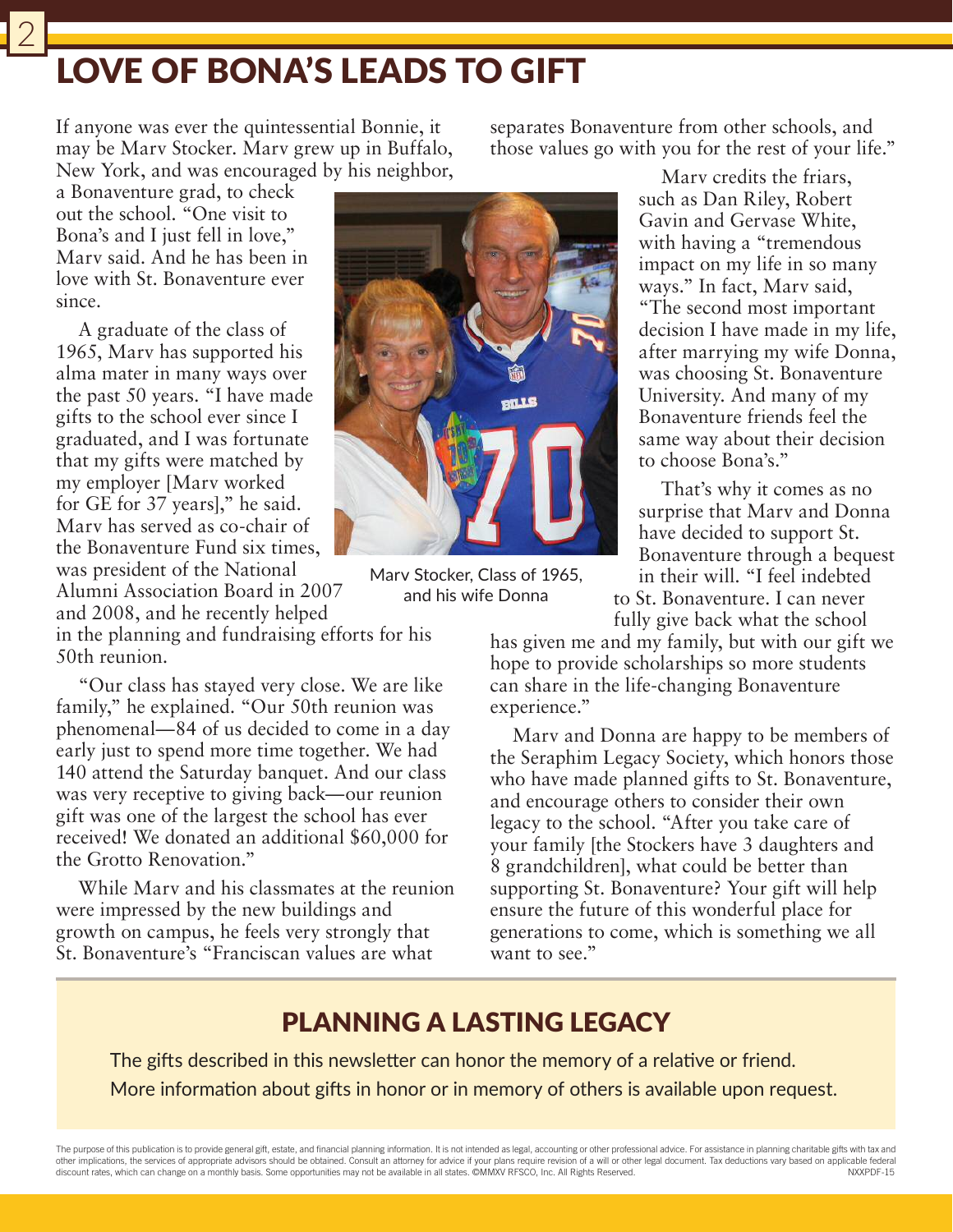## CHOOSING THE BEST WAYS OF GIVING

The foundation of your plans—your will—is an extremely flexible instrument. Consider the different ways you can use your will to distribute property:

#### **Leaving a fixed amount**

Your will can specify a dollar amount to be given to a particular recipient. This can make sense if you would like to ensure that a certain amount is received by an heir before distributing any remaining assets to others.

Remember, however, that your financial situation may change over time. It is especially important to periodically review your will and other plans to be sure they reflect your current desires.

#### **Designating specific assets**

Similarly, you can use your will to leave a particular item or asset to others. As is the case when providing for a bequest of a dollar amount, this allows you to know exactly what a loved one or charitable interest will receive. Be careful, however, not to sell or give away any assets you have designated for others in your will.

It's also a good idea to discuss your plans with the intended recipient in advance. You don't want to burden them with an asset they may not need or are unable to use.

#### **Giving adjustable amounts**

Leaving designated percentages of your estate allows you to give proportions rather than specific amounts. The amounts received are then automatically adjusted as your finances change. Consider this option if you have less specific goals in mind.

#### **Give "what's leđ"**

The residue of your estate is what remains after all other distributions have been made. After first providing for loved ones in the amounts you determine to be appropriate, you may choose to devote all or a portion of the residue of your estate to St. Bonaventure.

#### **Wills offer flexibility**

You can also combine these methods in your will. For example, you might specify that certain amounts or properties go to certain people, then divide whatever remains by percentages among your charitable interests.

#### **Supplement your will**

Other documents you may already have in place may determine how certain assets you own are ultimately distributed. For instance, if you own real estate jointly with another, your will may have little or no effect on the property's final disposition. In the case of life insurance policies or retirement plans, a beneficiary designation you signed years ago, not the terms of your will, could determine who receives those assets.

For more information on ways you can create a gift to St. Bonaventure in your will or other plans, please contact Robert F. Keenan, Associate Director of Planned Giving, at (800) 664-1273.



At the Arts and Sciences Expo (pictured above) and other education programs, St. Bonaventure students show what they're passionate about and discover what "becoming extraordinary" means for them.

3